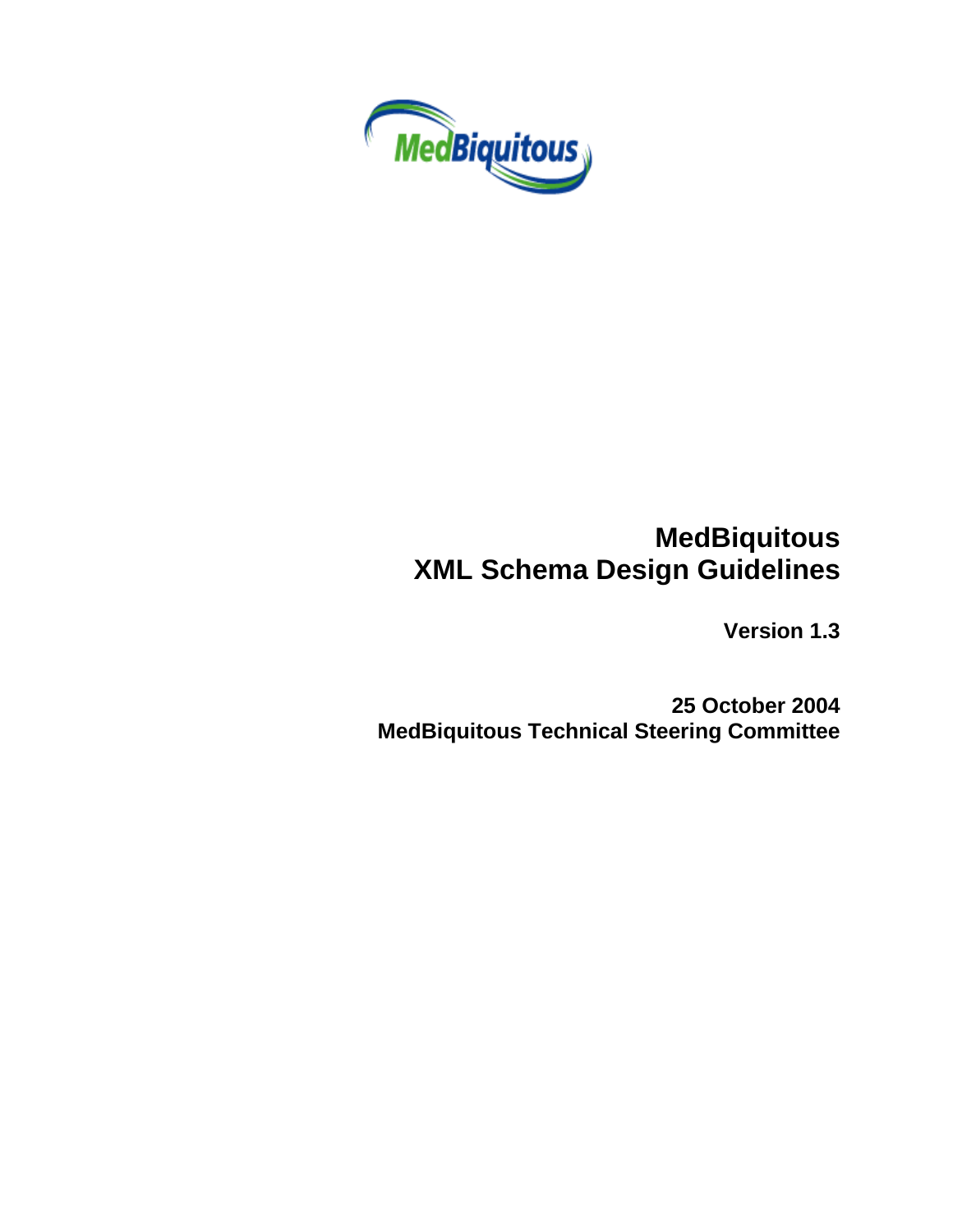| MedBiquitous                          | ر. .                         |
|---------------------------------------|------------------------------|
| XML<br>Guidelines<br>Schema<br>Des1gn | 2004<br>$\Omega$ ct<br>Date: |

|  | <b>Revision History</b> |
|--|-------------------------|
|  |                         |

| Date        | <b>Version</b> | <b>Description</b>                                                                                                                    | Author                                                                |
|-------------|----------------|---------------------------------------------------------------------------------------------------------------------------------------|-----------------------------------------------------------------------|
| 24 Apr 2003 | 0.1            | Initial draft for Technical Steering<br>Committee                                                                                     | Darin McBeath<br>D.McBeath@elsevier.com                               |
| 16 Jul 2003 | 1.0            | Delimiter change                                                                                                                      | Joel Farrell<br>joelf@us.ibm.com                                      |
| 15 Dec 2003 | 1.1            | Namespace updates                                                                                                                     | Joel Farrell<br>joelf@us.ibm.com                                      |
| 30 Apr 2004 | 1.2            | Added XML tagging conventions to<br>naming conventions, added license,<br>updated format, put annotations inside<br>type definitions. | Valerie Smothers<br>valerie.smothers@medbiq.org                       |
| 25 Oct 2004 | 1.3            | Added guidelines for creating<br>extensibility points.                                                                                | Joel Farrell<br>joelf@us.ibm.com<br>Scott Hinkelman<br>srh@us.ibm.com |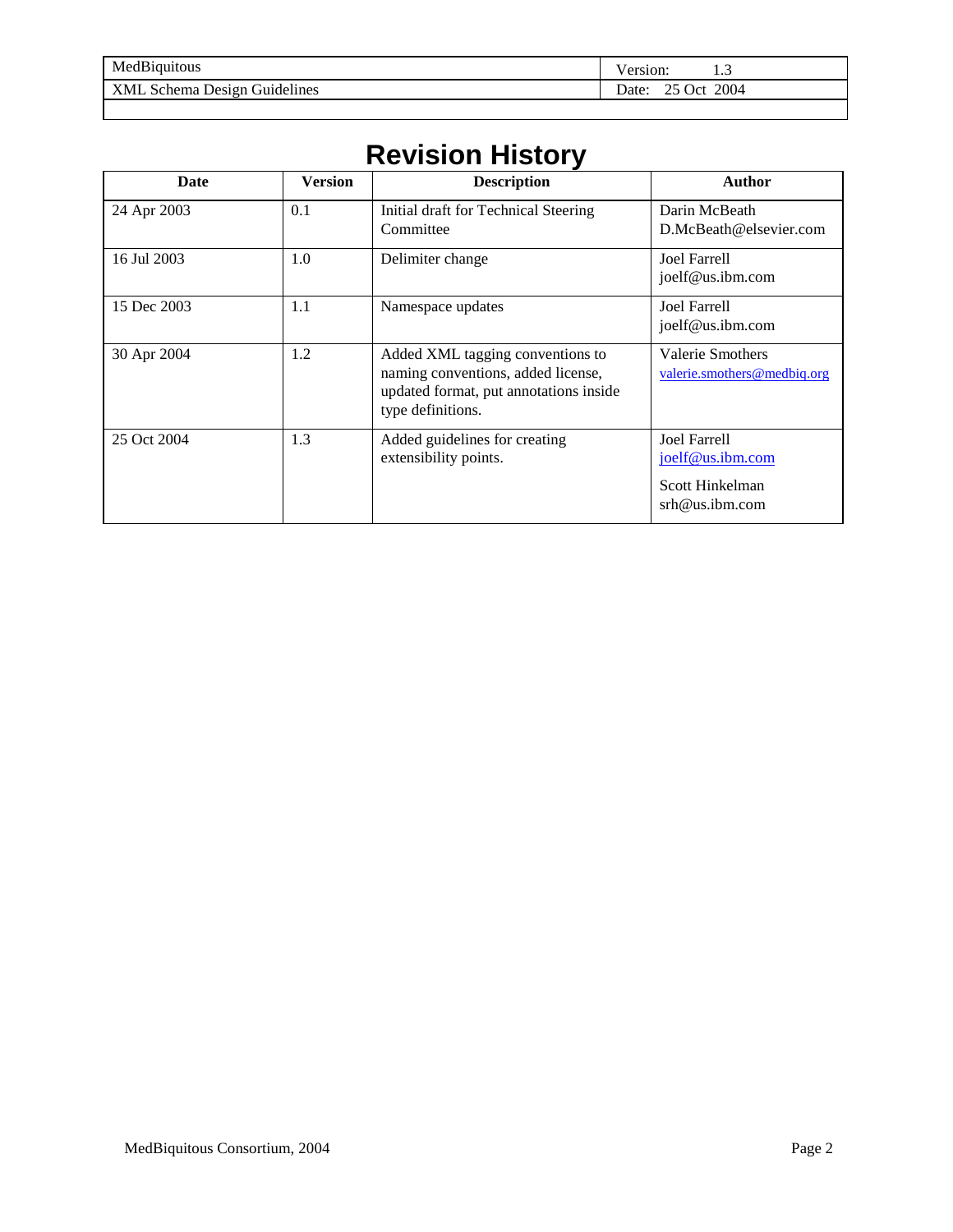<span id="page-2-0"></span>

| MedBiquitous    | ersion:<br>1.J |
|-----------------|----------------|
| XML             | 2004           |
| Guidelines      | Oct            |
| . Schema Design | Date:          |

# **MedBiquitous Consortium XML Public License and Terms of Use**

MedBiquitous XML (including schemas, specifications, sample documents, Web services description files, and related items) is provided by the copyright holders under the following license. By obtaining, using, and or copying this work, you (the licensee) agree that you have read, understood, and will comply with the following terms and conditions.

The Consortium hereby grants a perpetual, non-exclusive, non-transferable, license to copy, use, display, perform, modify, make derivative works of, and develop the MedBiquitous XML for any use and without any fee or royalty, provided that you include the following on ALL copies of the MedBiquitous XML or portions thereof, including modifications, that you make.

- 1. Any pre-existing intellectual property disclaimers, notices, or terms and conditions. If none exist, the following notice should be used: "Copyright © [date of XML release] MedBiquitous Consortium. All Rights Reserved. http://www.medbiq.org"
- 2. Notice of any changes or modification to the MedBiquitous XML files.
- 3. Notice that any user is bound by the terms of this license and reference to the full text of this license in a location viewable to users of the redistributed or derivative work.

In the event that the licensee modifies any part of the MedBiquitous XML, it will not then represent to the public, through any act or omission, that the resulting modification is an official specification of the MedBiquitous Consortium unless and until such modification is officially adopted.

THE CONSORTIUM MAKES NO WARRANTIES OR REPRESENTATIONS, EXPRESS OR IMPLIED, WITH RESPECT TO ANY COMPUTER CODE, INCLUDING SCHEMAS, SPECIFICATIONS, SAMPLE DOCUMENTS, WEB SERVICES DESCRIPTION FILES, AND RELATED ITEMS. WITHOUT LIMITING THE FOREGOING, THE CONSORTIUM DISCLAIMS ANY IMPLIED WARRANTIES OF MERCHANTABILITY OR FITNESS FOR A PARTICULAR PURPOSE AND ANY WARRANTY, EXPRESS OR IMPLIED, AGAINST INFRINGEMENT BY THE MEDBIQUITOUS XML OF ANY THIRD PARTY PATENTS, TRADEMARKS, COPYRIGHTS OR OTHER RIGHTS. THE LICENSEE AGREES THAT ALL COMPUTER CODES OR RELATED ITEMS PROVIDED SHALL BE ACCEPTED BY LICENSEE "AS IS". THUS, THE ENTIRE RISK OF NON-PERFORMANCE OF THE MEDBIQUITOUS XML RESTS WITH THE LICENSEE WHO SHALL BEAR ALL COSTS OF ANY SERVICE, REPAIR OR CORRECTION.

IN NO EVENT SHALL THE CONSORTIUM OR ITS MEMBERS BE LIABLE TO THE LICENSEE OR ANY OTHER USER FOR DAMAGES OF ANY NATURE, INCLUDING, WITHOUT LIMITATION, ANY GENERAL, DIRECT, INDIRECT, INCIDENTAL, CONSEQUENTIAL, OR SPECIAL DAMAGES, INCLUDING LOST PROFITS, ARISING OUT OF ANY USE OF MEDBIQUITOUS XML.

LICENSEE SHALL INDEMNIFY THE CONSORTIUM AND EACH OF ITS MEMBERS FROM ANY LOSS, CLAIM, DAMAGE OR LIABILITY (INCLUDING, WITHOUT LIMITATION, PAYMENT OF ATTORNEYS' FEES AND COURT COSTS) ARISING OUT OF MODIFICATION OR USE OF THE MEDBIQUITOUS XML OR ANY RELATED CONTENT OR MATERIAL BY LICENSEE.

LICENSEE SHALL NOT OBTAIN OR ATTEMPT TO OBTAIN ANY PATENTS, COPYRIGHTS OR OTHER PROPRIETARY RIGHTS WITH RESPECT TO THE MEDBIQUITOUS XML.

THIS LICENSE SHALL TERMINATE AUTOMATICALLY IF LICENSEE VIOLATES ANY OF ITS TERMS AND CONDITIONS.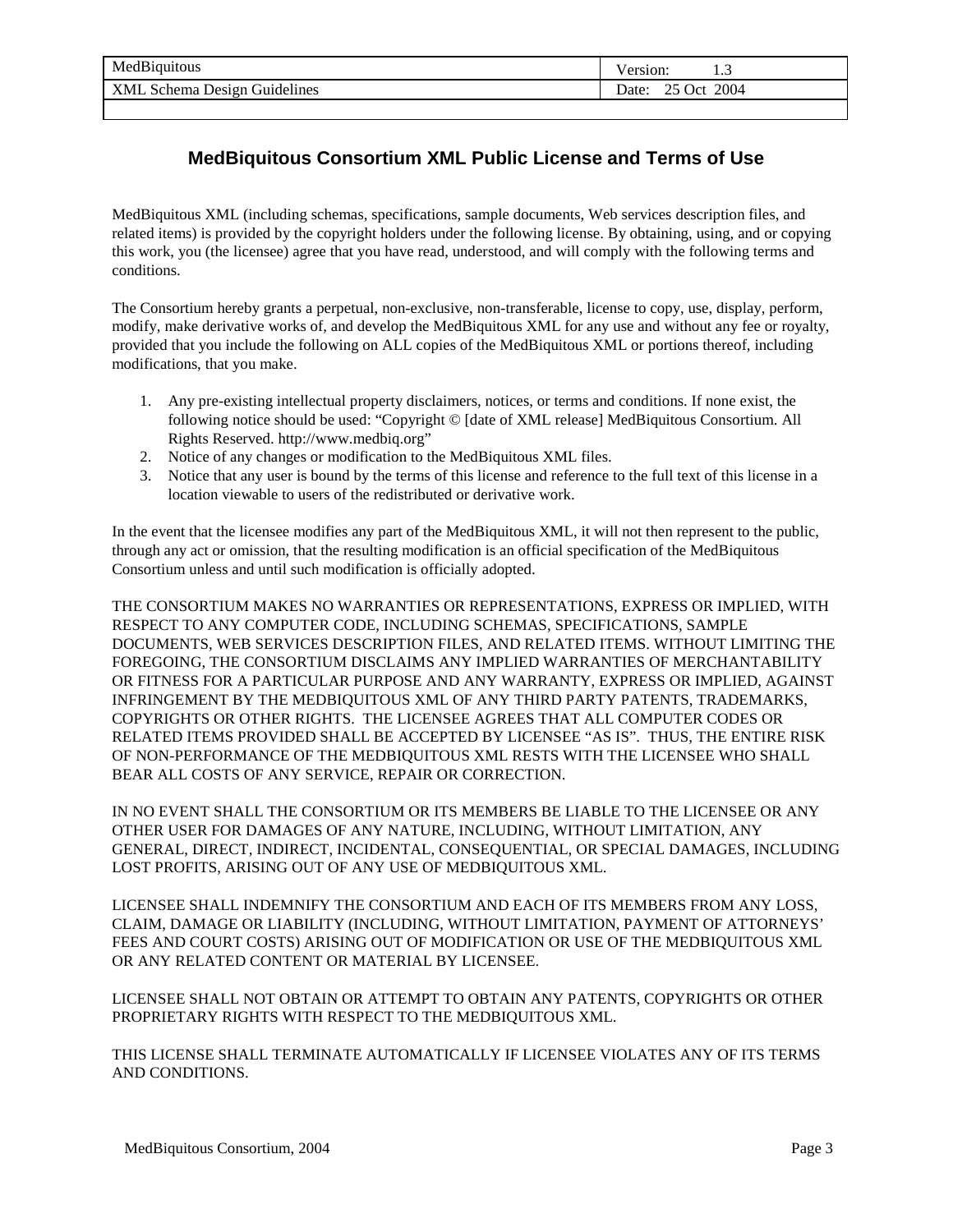| MedBiquitous                          | ersion.<br>ر         |
|---------------------------------------|----------------------|
| Guidelines<br>XML<br>Schema<br>Des1en | 2004<br>Oct<br>Date: |

# **Table of Contents**

| MedBiquitous Consortium XML Public License and Terms of Use |              | 3                              |                  |
|-------------------------------------------------------------|--------------|--------------------------------|------------------|
| 1.                                                          |              | Acknowledgements               | 5                |
| 2.                                                          |              | Introduction                   | 5                |
|                                                             | 2.1          | Background                     | 5                |
|                                                             | 2.2          | Resources                      | 5                |
| 3.                                                          |              | Namespaces                     | 5                |
|                                                             | 3.1          | Target                         | 5                |
|                                                             | 3.2          | Default                        | 6                |
|                                                             | 3.3          | xsd                            | 6                |
|                                                             | 3.4          | Version                        | 6                |
|                                                             | 3.5          | Chameleon                      | 6                |
|                                                             | 3.6          | Example                        | 6                |
| 4.                                                          |              | Design Patterns                | $\boldsymbol{7}$ |
|                                                             | 4.1          | <b>Russian Doll</b>            | $\boldsymbol{7}$ |
|                                                             | 4.2          | Salami                         | $\overline{7}$   |
|                                                             | 4.3          | Bologna                        | $\,$ 8 $\,$      |
|                                                             | 4.4          | Venetian Blind                 | 9                |
|                                                             | 4.5          | Garden of Eden                 | 10               |
|                                                             | 4.6          | Recommendation                 | 10               |
| 5.                                                          |              | Qualified and Unqualified      | 11               |
|                                                             | 5.1          | elementFormDefault             | 11               |
|                                                             | 5.2          | attributeFormDefault           | 12               |
| 6.                                                          |              | <b>Elements and Attributes</b> | 13               |
|                                                             | 6.1          | Naming Conventions             | 13               |
|                                                             | 6.2          | Usage                          | 14               |
|                                                             | 6.3          | Global and Local               | 14               |
| 7.                                                          | <b>Types</b> |                                | 15               |
|                                                             | 7.1          | Simple Types                   | 15               |
|                                                             | 7.2          | Complex Types                  | 15               |
|                                                             | 7.3          | Naming Conventions             | 16               |
| 8.                                                          |              | <b>Extensibility Points</b>    | 17               |
| 9.                                                          | Other        |                                | 18               |
|                                                             | 9.1          | Annotations                    | 18               |
|                                                             | 9.2          | Default and Fixed Values       | 18               |
|                                                             | 9.3          | Substitution Groups and Choice | 18               |
|                                                             | 9.4          | any and any Attribute          | 18               |
|                                                             | 9.5          | minOccurs and maxOccurs        | 18               |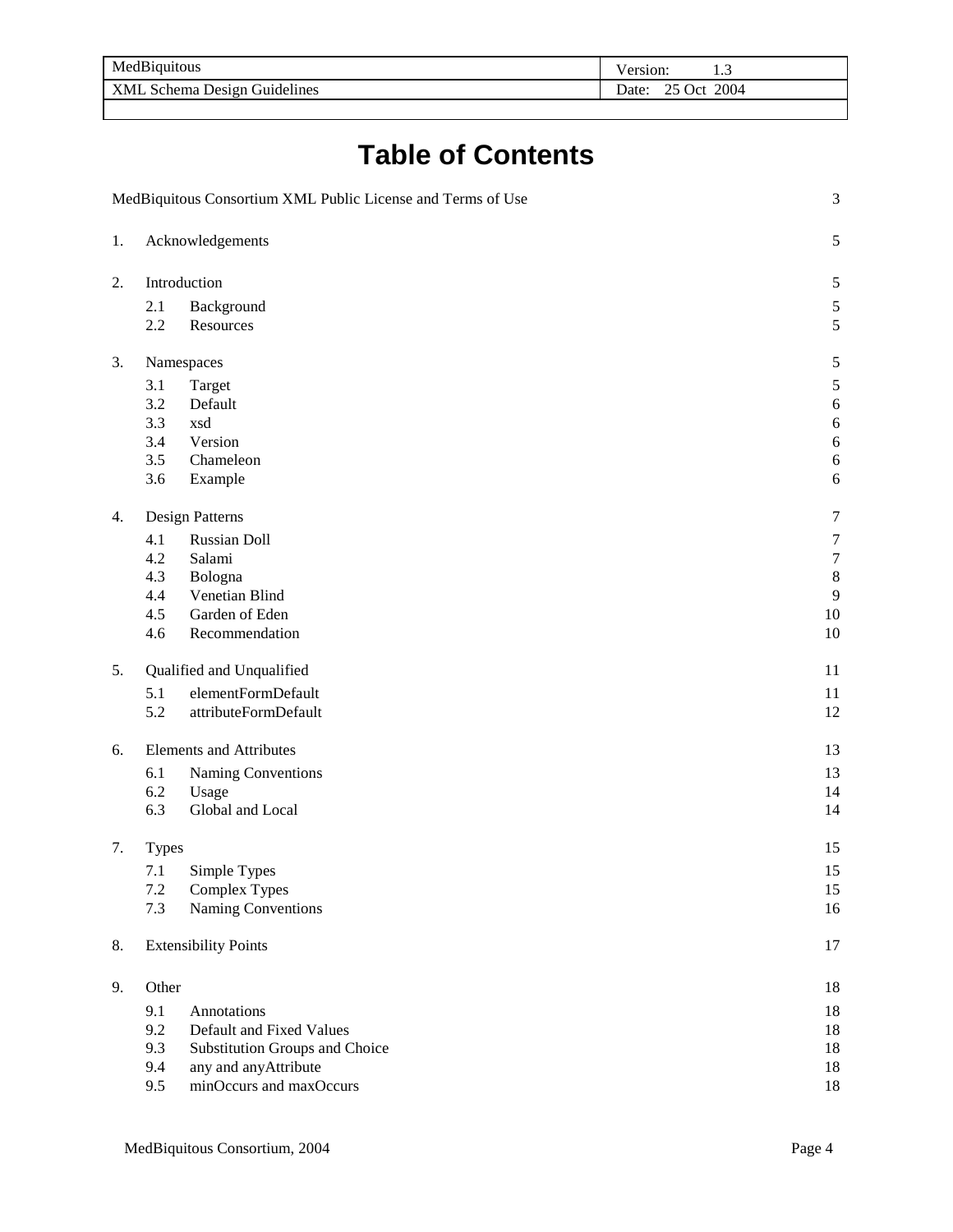<span id="page-4-0"></span>

| Me                                           | ersion:              |
|----------------------------------------------|----------------------|
| dBiquitous                                   | 1.J                  |
| XML<br><i>fuidelines</i><br>Schema<br>Des1en | 2004<br>Oct<br>Date: |

# **XML Schema Design Guidelines**

## **1. Acknowledgements**

These guidelines are based on a submission from Darin McBeath of Elsevier. Joel Farrell and Scott Hinkelman of IBM also contributed to this document.

### **2. Introduction**

This document suggests best practices and guidelines that should be followed by MedBiquitous XML Schema designers when defining XML-based specifications.

### **2.1 Background**

The MedBiquitous consortium is using XML and Web services as the basis for its specifications to promote the best possible interoperability between its members. Unfortunately, the W3C specification for XML Schema is large and complex leaving it nearly impossible for anyone to completely understand its breadth and depth. Furthermore, the W3C offers no guidance with respect to best practices or guidelines for implementing XML Schemas within the enterprise.

The purpose of this document is to establish high-level best practices and guidelines that should be followed by MedBiquitous to ensure consistency across the XML Schemas that are designed. These schemas describe data that can be exchanged between members. This document addresses many of the common features and issues pertaining to XML Schema; obscure aspects of XML Schema will not be addressed.

As the W3C XML Schema specification continues to evolve and mature, this document will be modified appropriately to keep pace with industry standard best practices and guidelines.

### **2.2 Resources**

There are numerous resources available on the web that offers insight into best practices and guidelines for utilizing XML Schema. The following resources and personal experience were used while authoring this document.

| www.xfront.com | Roger Costello of the Mitre Corporation maintains this site. He is well<br>known within the XML community for his exhaustive tutorials on XML<br>Schema.               |
|----------------|------------------------------------------------------------------------------------------------------------------------------------------------------------------------|
| www.xml.com    | The publisher O'Reilly supports and maintains this informative site.                                                                                                   |
| www.x12.org    | The Accredited Standards Committee (ASC) X12 develops standards – in<br>X12 and XML formats – for cross-industry electronic exchange of business<br>information (EDI). |

### **3. Namespaces**

The following items are guidelines for defining namespaces within XML Schema definition files. After the guidelines are discussed, a partial XML Schema definition example is presented incorporating these concepts.

### **3.1 Target**

The XML Schema definition file should define a target namespace. The namespace should be defined as a URL that uniquely qualifies this schema and its definitions.

Each MedBiquitous schema will have its own namespace. This provides a standard way to avoid name collisions between schemas that may be embedded in other XML schema definitions. The namespace string will be a URL, and will be constructed by means of a hierarchical organization that corresponds to the owning group within the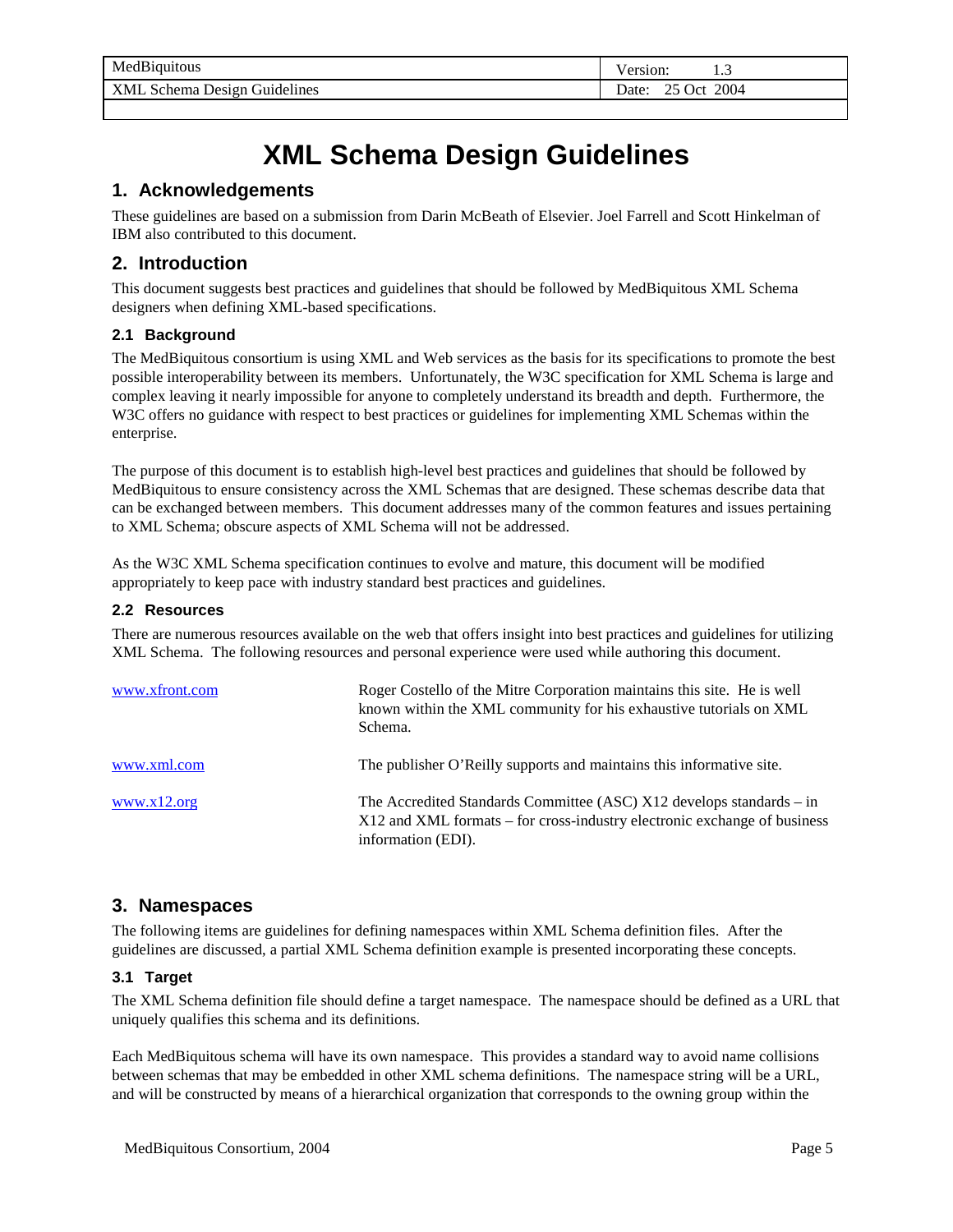<span id="page-5-0"></span>

| MedBiquitous                    | ersion:<br>ن                 |
|---------------------------------|------------------------------|
| Schema Design Guidelines<br>XML | 2004<br>25 Oct<br>Date:<br>ت |

MedBiquitous consortium.

The root URL string will be http://ns.medbiq.org. This is followed by a working group qualifier (if necessary), schema qualifier, and a version specification. The version specification will be defined below.

Example:

targetNamespace=″http://ns.medbiq.org/journals/v1/″

The namespace URL may provide a document that points to the schema and specifications locations, but this is not guaranteed.

#### **3.2 Default**

The XML Schema definition file should define a default namespace that is equal to the target namespace. In other words, XML Schema should not be the default namespace.

Example:

xmlns=″http://ns.medbiq.org/journals/v1/″

#### **3.3 xsd**

Within the XML Schema definition file, the namespace prefix for XML Schema should be **xsd**. XML Schema should not be the default namespace.

Example:

xmlns:xsd=″http://www.w3.org/2001/XMLSchema″

### **3.4 Version**

The default and target namespaces defined in the XML Schema definition file must include a version identification value. The value is string composed the character **v** followed by a number. Whenever the schema is changed, the version number must be incremented.

The initial public version of a schema will be version **v1**.

Example:

```
targetNamespace=″http://ns.medbiq.org/journals/v1/″
```
### **3.5 Chameleon**

Avoid creating XML Schema definition files with no target namespace ("chameleon"). Although chameleon schemas offer flexibility, validation performance is degraded since most parsers will not be able to cache components of the schema based on the namespace. In addition, care must be exercised to avoid symbol collisions when a chameleon schema is included within another schema.

#### **3.6 Example**

The following XML fragment incorporates all of the guidelines discussed in this section.

```
<?xml version="1.0" encoding="UTF-8"?> 
<xsd:schema targetNamespace="http://ns.medbiq.org/journals/v1/"
```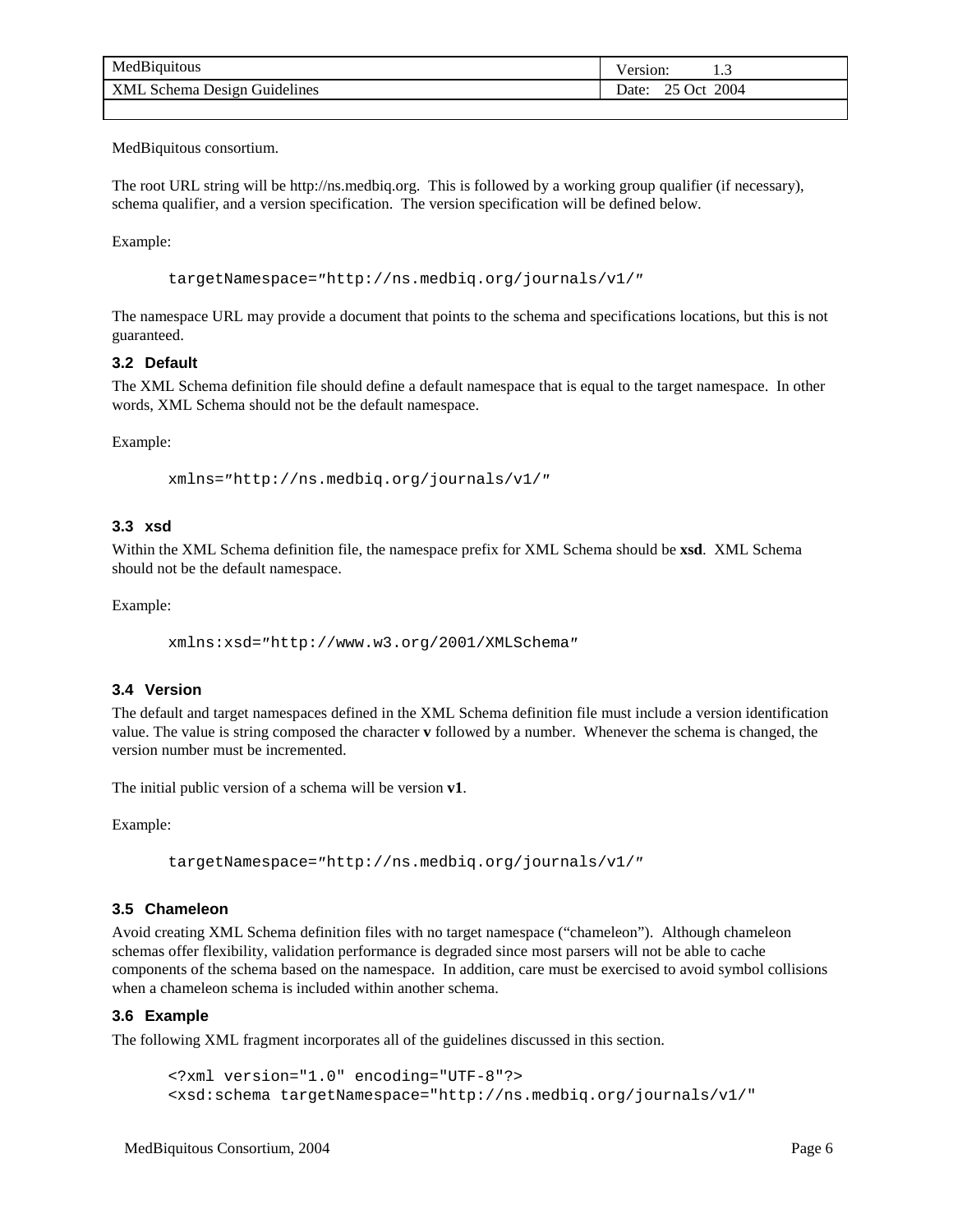<span id="page-6-0"></span>

| MedBiquitous | ersion:<br>ر. 1 |
|--------------|-----------------|
| XML          | 2004            |
| Guidelines   | Oct             |
| Schema       | ,               |
| Design       | Date:           |

```
xmlns="http://ns.medbiq.org/journals/v1/" 
xmlns:xsd="http://www.w3.org/2001/XMLSchema" 
...
```
### **4. Design Patterns**

As with software design, there are design patterns associated with XML Schema design. The most popular XML Schema design patterns are Russian Doll, Salami, Bologna, Venetian Blind, and Garden of Eden. They each have different characteristics that will be analyzed (and basic advantages and disadvantages listed) before concluding with the recommended design pattern.

To understand the following design patterns, it is necessary to differentiate between a global component (element or type) and a local component (element or type). A global component is an immediate child of the  $\leq$ schema> element in the XML Schema definition file. A local component is not an immediate child of the  $\leq$ schema> element in the XML Schema definition file. Global components are associated with the target namespace of the schema and may be reused in other schema.

It is also important to understand that any element defined in the global namespace can be the root for a valid XML instance document adhering to the schema defined for that namespace.

### **4.1 Russian Doll**

The Russian Doll design corresponds to having a single global element that nests local elements (that nest further local elements). Only one element, considered the root, is defined within the global namespace.

Example:

```
<xsd:schema> 
    <xsd:element name="Couple"> 
       <xsd:complexType> 
           <xsd:sequence> 
              <xsd:element name="Husband" type="xsd:string"/> 
              <xsd:element name="Wife" type="xsd:string"/> 
           </xsd:sequence> 
       </xsd:complexType> 
        </xsd:element> 
</xsd:schema>
```
Advantages:

- Since there is only one global element, there is only one valid XML document.
- Namespace complexity is *potentially<sup>1</sup>* localized since Husband and Wife are both defined within the local namespace.

Disadvantages:

• The reusability of the schema definition is limited to the single globally defined element.

### **4.2 Salami**

 $\overline{a}$ 

The Salami design corresponds to having all of the elements defined within the global namespace and then referencing the elements.

<sup>&</sup>lt;sup>1</sup> The namespace complexity is potentially localized depending on the value of the elementFormDefault attribute. This will be discussed further later in the document.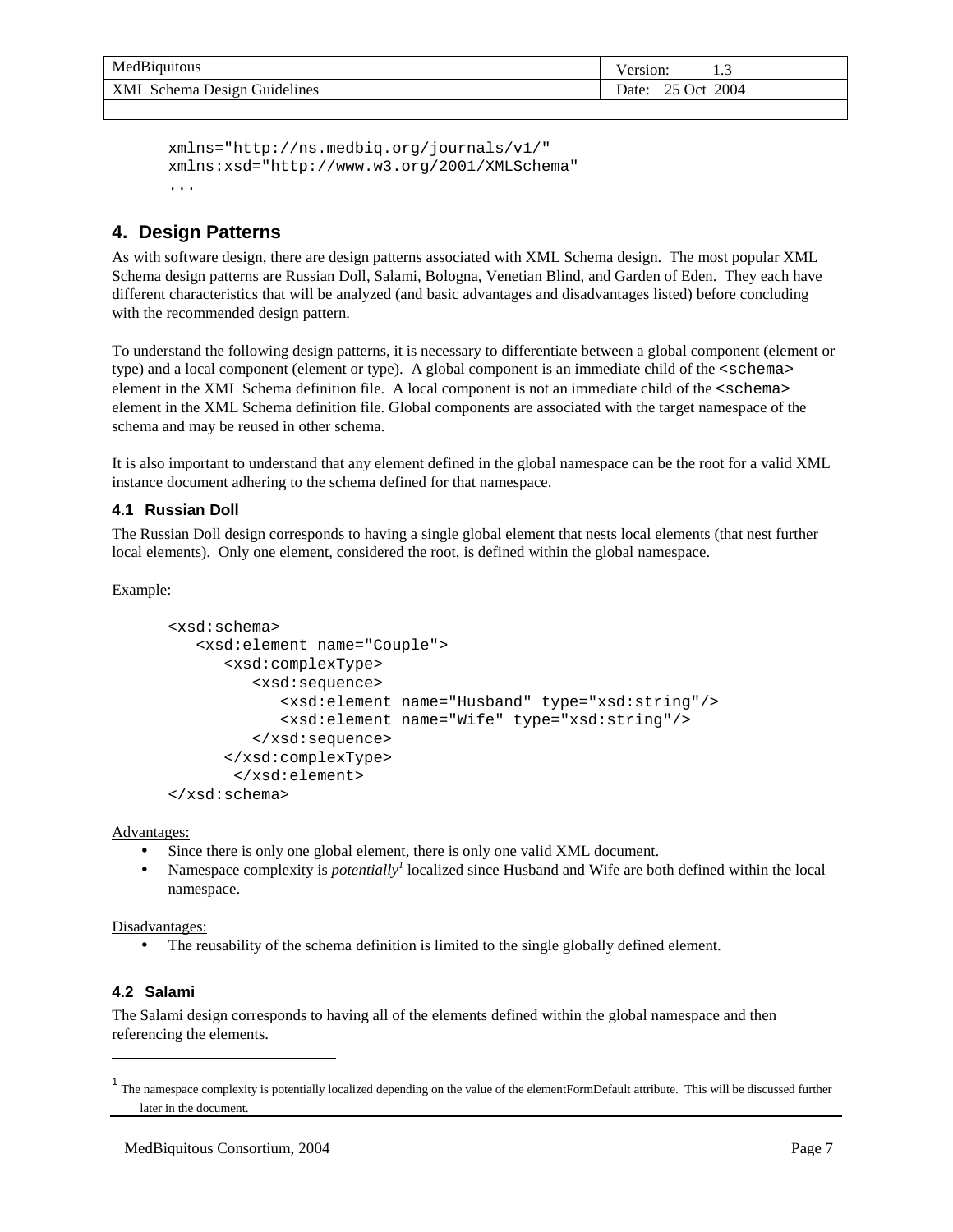<span id="page-7-0"></span>

| MedBiquitous      | ersion:<br>ر. . |
|-------------------|-----------------|
| Design Guidelines | 2004            |
| XML               | : Oct           |
| Schema            | Date:           |

Example:

```
<xsd:schema> 
    <xsd:element name="Husband" type="xsd:string"/> 
    <xsd:element name="Wife" type="xsd:string"/> 
    <xsd:element name="Couple"> 
       <xsd:complexType> 
          <xsd:sequence> 
              <xsd:element ref="Husband"/> 
              <xsd:element ref="Wife"/> 
          </xsd:sequence> 
       </xsd:complexType> 
    </xsd:element> 
</xsd:schema>
```
#### Advantages:

• All elements are defined in the global namespace and are therefore reusable.

Disadvantages:

- Since there are many global elements, there are many valid XML documents. Any element defined in the global namespace can be used as the root element for a valid XML document.
- Namespace complexity is exposed since Husband and Wife are both defined within the global namespace.

## **4.3 Bologna 2**

This is the Oscar Mayer of design patterns since it contains a little bit of everything. Essentially the person who uses this pattern has no idea what they are doing since they randomly use a combination of global and local elements for no obvious gains or benefits. This pattern should be avoided at all cost.

Example:

```
<xsd:schema> 
    <xsd:element name="Husband" type="xsd:string""/> 
    <xsd:element name="Couple"> 
       <xsd:complexType> 
          <xsd:sequence> 
              <xsd:element ref="Husband"/> 
              <xsd:element name="Wife" type="xsd:string"/> 
          </xsd:sequence> 
       </xsd:complexType> 
         </xsd:element> 
</xsd:schema>
```
#### Advantages:

 $\overline{a}$ 

<sup>&</sup>lt;sup>2</sup> One of the authors of this document coined this term based on his early attempts to design XML Schema definition files. He has since seen the light and now evangelizes the importance of good schema design patterns.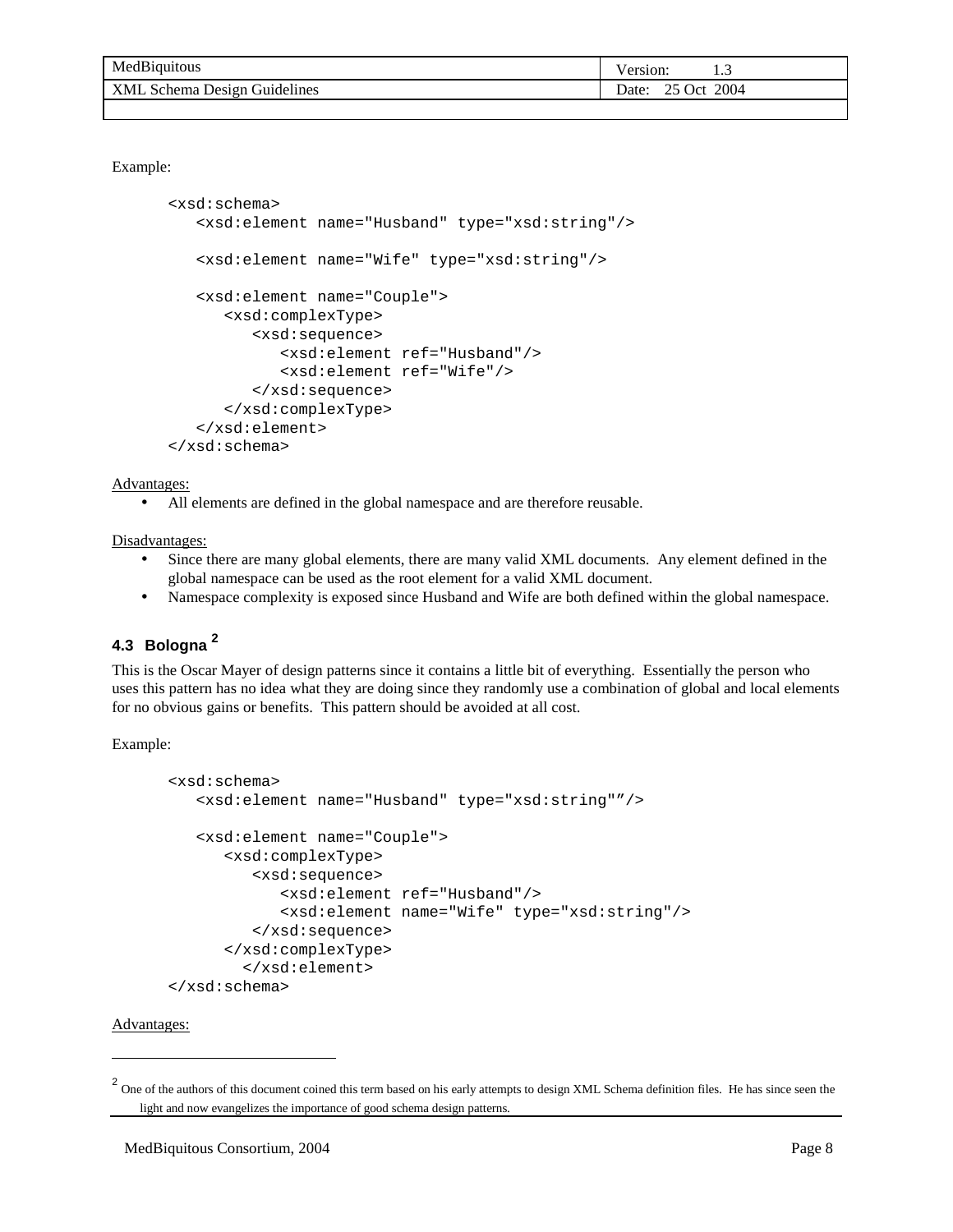<span id="page-8-0"></span>

| MedBiquitous                              | ersion:<br>ل د ل     |
|-------------------------------------------|----------------------|
| <b>T.</b> Schema Design Guidelines<br>XML | 2004<br>Oct<br>Date: |

• None, other than it works ... much like a computer program compiles.

Disadvantages:

• Too many to list.

#### **4.4 Venetian Blind**

Similar to the Russian Doll, the Venetian Blind design corresponds to having a single global element that nests local elements (that nest further local elements). Only one element, considered the root, is defined within the global namespace. However, the local elements use types (simple or complex) that are defined within the global namespace.

Example:

```
<xsd:schema> 
    <xsd:simpleType name="Husband"> 
       <xsd:restriction base="xsd:string"> 
          <xsd:minLength value="1"/> 
       </xsd:restriction> 
    </xsd:simpleType> 
    <xsd:simpleType name="Wife"> 
       <xsd:restriction base="xsd:string"> 
          <xsd:minLength value="1"/> 
       </xsd:restriction> 
    </xsd:simpleType> 
    <xsd:element name="Couple"> 
       <xsd:complexType> 
          <xsd:sequence> 
              <xsd:element name="Husband" type="Husband"/> 
              <xsd:element name="Wife" type="Wife"/> 
          </xsd:sequence> 
       </xsd:complexType> 
    </xsd:element> 
</xsd:schema>
```
Advantages:

- The reusability of the schema definition is available for all types and the single root element defined in the global namespace.
- Namespace complexity is *potentially<sup>3</sup>* localized since Husband and Wife are both defined within the local namespace.
- Since there is only one global element, there is only one valid XML document.

#### Disadvantages:

l

• No major disadvantages.

<sup>&</sup>lt;sup>3</sup> The namespace complexity is potentially localized depending on the value of the elementFormDefault attribute. This will be discussed further later in the document.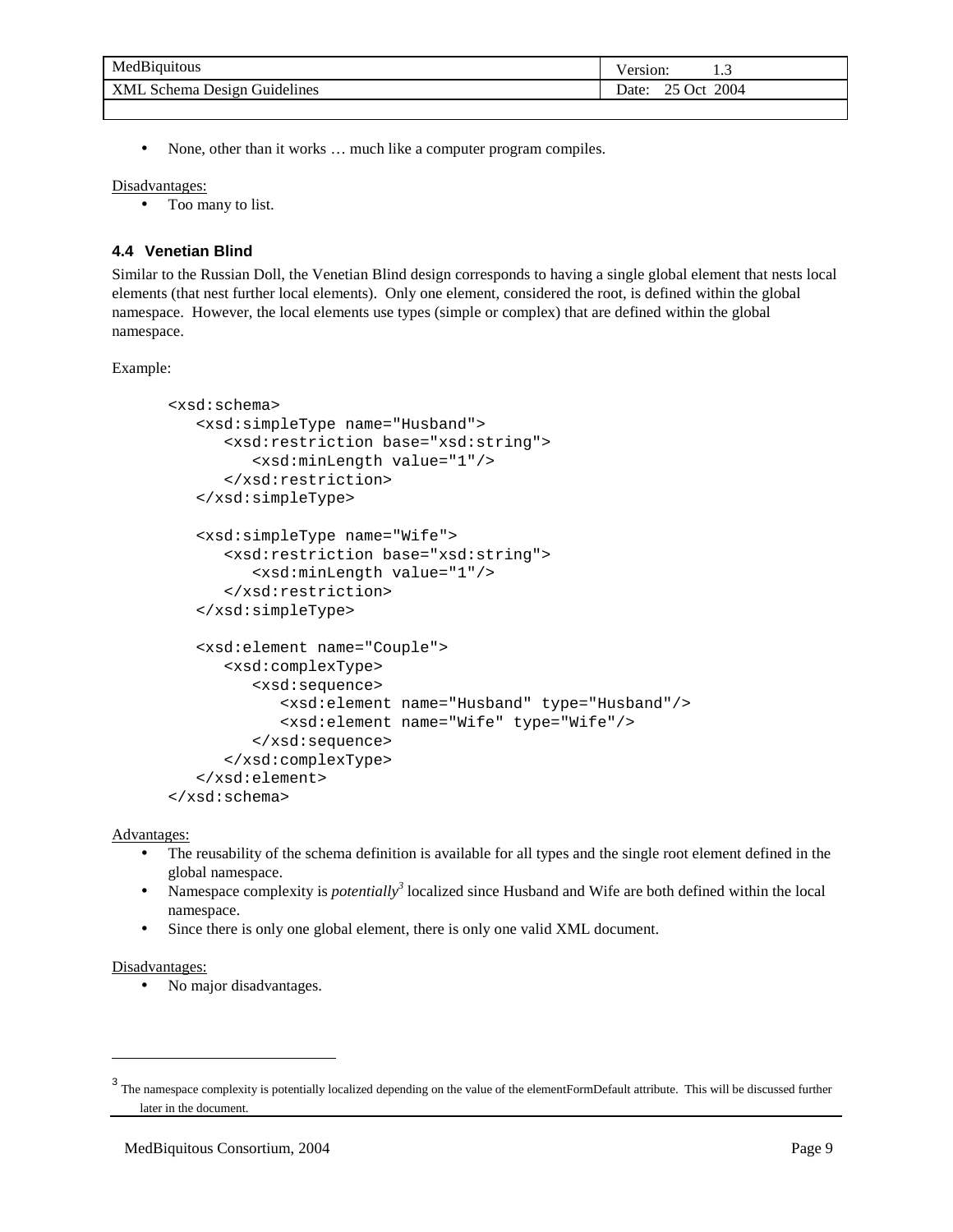<span id="page-9-0"></span>

| MedBiquitous                           | ersion:<br>ر. 1            |
|----------------------------------------|----------------------------|
| <b>XML</b><br>Schema Design Guidelines | 2004<br>Oct<br>າ<<br>Jate: |
|                                        |                            |

### **4.5 Garden of Eden**

The Garden of Eden is a combination of the Venetian Blind and Salami. All elements and types are defined in the global namespace with the elements referenced as needed.

Example:

```
<xsd:schema> 
    <xsd:simpleType name="Husband"> 
       <xsd:restriction base="xsd:string"> 
           <xsd:minLength value="1"/> 
       </xsd:restriction> 
    </xsd:simpleType> 
    <xsd:element name="Husband" type="Husband"> 
    <xsd:simpleType name="Wife"> 
       <xsd:restriction base="xsd:string"> 
          <xsd:minLength value="1"/> 
       </xsd:restriction> 
    </xsd:simpleType> 
    <xsd:element name="Wife" type="Wife"> 
    <xsd:element name="Couple"> 
       <xsd:complexType> 
          <xsd:sequence> 
              <xsd:element ref="Husband"/> 
              <xsd:element name="Wife"/> 
          </xsd:sequence> 
       </xsd:complexType> 
    </xsd:element> 
</xsd:schema>
```
Advantages:

• The reusability of the schema definition is available for all types and all elements defined in the global namespace.

Disadvantages:

- Since there are many global elements, there are many valid XML documents.
- Namespace complexity is exposed since Husband and Wife are both defined within the global namespace.

### **4.6 Recommendation**

Venetian Blind is the preferred design pattern. The benefits of a reusable type definitions coupled with a single 'root' element in the global namespace provide MedBiquitous with the control and reusability necessary in the messaging interface definitions.

Of course, there are always exceptions. The common schema definition file will likely be just a collection of simple and complex types and no actual element definitions. Without the global root element, this schema does not explicitly adhere to the Venetian Blind design pattern. It is also possible (and likely) that most services will receive multiple request payloads and produce multiple response payloads. In this situation, multiple root elements would be defined in the global namespace for the request and response schemas (one for each type of request and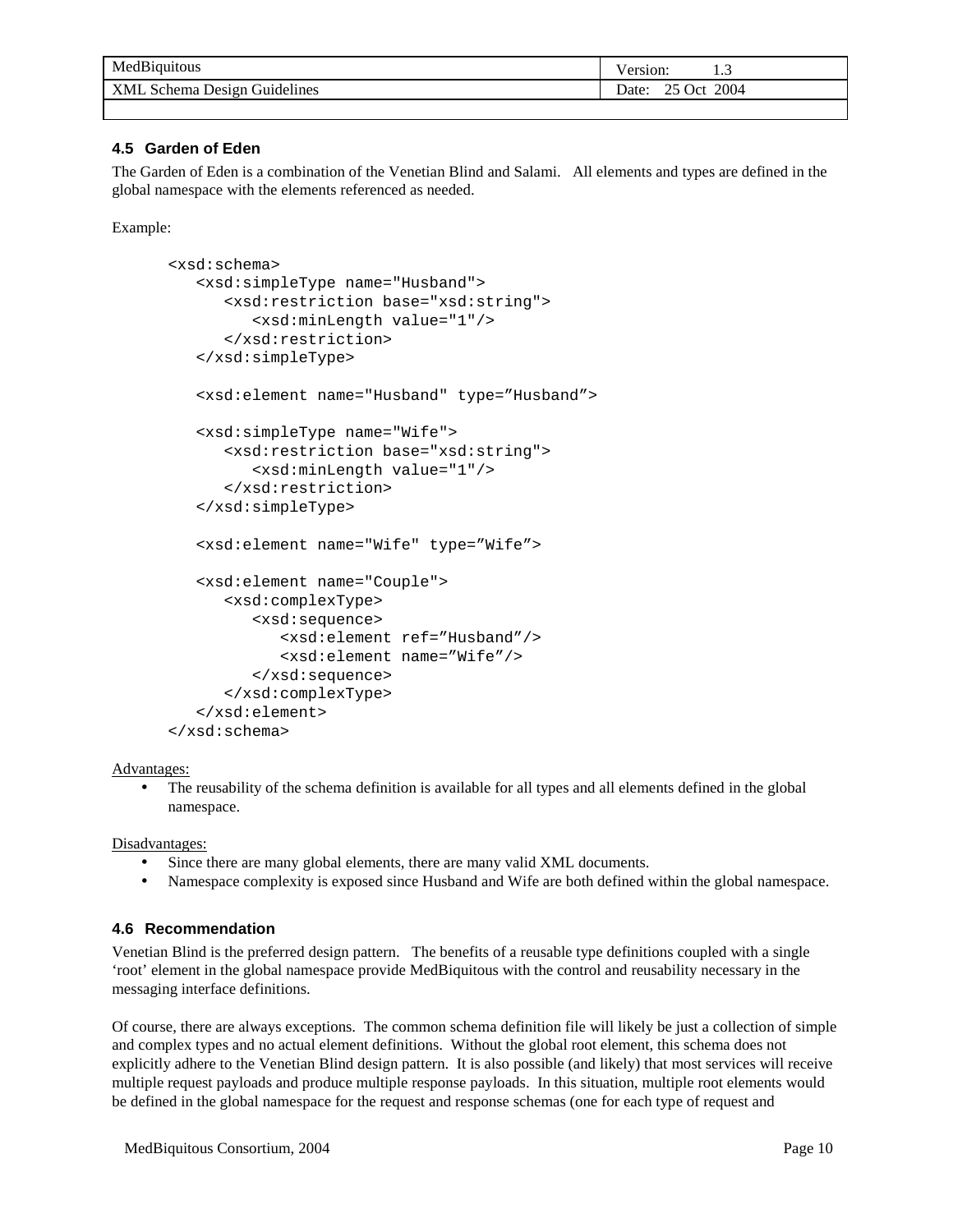<span id="page-10-0"></span>

| MedBiquitous                        | Version:<br>ن           |
|-------------------------------------|-------------------------|
| <b>XML Schema Design Guidelines</b> | 2004<br>25 Oct<br>)ate: |
|                                     |                         |

response). Although this violates the purist definition of the Venetian Blind design pattern (more than one element in the global namespace), the practicality of this approach outweighs any disadvantages.

# **5. Qualified and Unqualified**

When a schema definition file is created, there are two attributes (elementFormDefault and attributeFormDefault) of the schema element that should be specified. Although specified in the schema definition file, the impact of these settings is not obvious until an XML instance document is constructed.

### **5.1 elementFormDefault**

Assume the following schema definition file. Note that elementFormDefault is set to **qualified**. This 'switch' implies that all schema instance files must qualify the namespace of all elements regardless of whether the element is defined in a global or local namespace.

```
<?xml version="1.0" encoding="UTF-8"?> 
<xsd:schema targetNamespace="http://www.darin.com/example/v1" 
    xmlns=" http://www.darin.com/example/1" 
    xmlns:xsd="http://www.w3.org/2001/XMLSchema" 
    elementFormDefault="qualified" 
    attributeFormDefault="unqualified"> 
    <xsd:simpleType name="Husband"> 
       <xsd:restriction base="xsd:string"> 
          <xsd:minLength value="1"/> 
       </xsd:restriction> 
    </xsd:simpleType> 
    <xsd:simpleType name="Wife"> 
       <xsd:restriction base="xsd:string"> 
          <xsd:minLength value="1"/> 
       </xsd:restriction> 
    </xsd:simpleType> 
    <xsd:element name="Couple"> 
       <xsd:complexType> 
          <xsd:sequence> 
              <xsd:element name="Husband" type="Husband"/> 
              <xsd:element name="Wife" type="Wife"/> 
          </xsd:sequence> 
       </xsd:complexType> 
    </xsd:element>
```
</xsd:schema>

A valid XML instance file for the above schema follows. A default namespace was not used (which is not recommended) to show the impact of the elementFormDefault setting.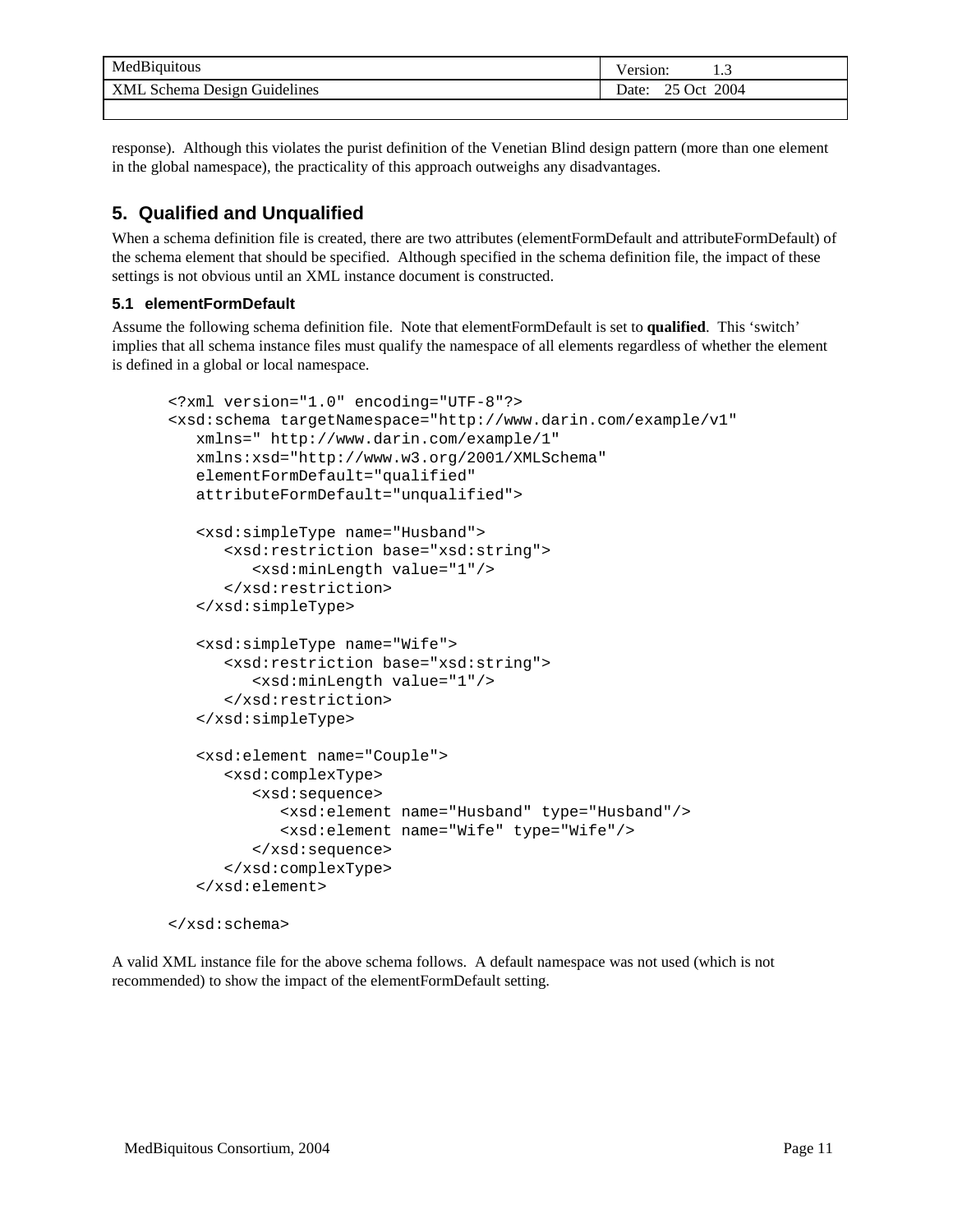<span id="page-11-0"></span>

| Med        | ersion: |
|------------|---------|
| dBiquitous | ر. .    |
| XMI        | 2004    |
| 5uidelines | Oct     |
| Schema     | Date:   |
| Design     | ∸~      |

```
<?xml version="1.0" encoding="UTF-8"?> 
<ex:Couple xmlns:ex=" http://www.darin.com/example/v1" 
   xmlns:xsi="http://www.w3.org/2001/XMLSchema-instance" 
   xsi:schemaLocation="http://www.darin.com/example 
    E:\Xquery\example.xsd"> 
    <ex:Husband>Darin</ex:Husband> 
    <ex:Wife>Darby</ex:Wife> 
</ex:Couple>
```
Now, assume the original schema definition file is altered so elementFormDefault now contains the value **unqualified**. A valid XML instance file for this change is listed below. Once again, a default namespace was not used to show the impact of the elementFormDefault setting. With this setting, only the elements defined in the global namespace must be namespace qualified.

```
<?xml version="1.0" encoding="UTF-8"?> 
<ex:Couple xmlns:ex=" http://www.darin.com/example/v1" 
   xmlns:xsi="http://www.w3.org/2001/XMLSchema-instance" 
   xsi:schemaLocation="http://www.darin.com/example 
    E:\Xquery\example.xsd"> 
    <Husband>Darin</Husband> 
    <Wife>Darby</Wife> 
</ex:Couple>
```
Industry best practices recommend using the first option where the elementFormDefault value is set to **qualified**. Since the default namespace for the schema instance should normally be specified, the resulting schema will not be as verbose as the example listed above. Furthermore, by fully qualifying the schema, it is obvious what namespace to associate with a given element.

Another justification for qualifying the namespace is to improve performance. Often, when processing an instance document, the namespace is required to determine how an element should be processed. If the namespace is hidden (or unqualified), then the application must lookup the element in the schema definition file for the element, which results in slower performance.

### **5.2 attributeFormDefault**

This attribute setting should always be set to unqualified. The time to justify the setting of this value is not worth any incremental value in the understanding of this concept. Industry best practices recommend always setting this attribute value to unqualified.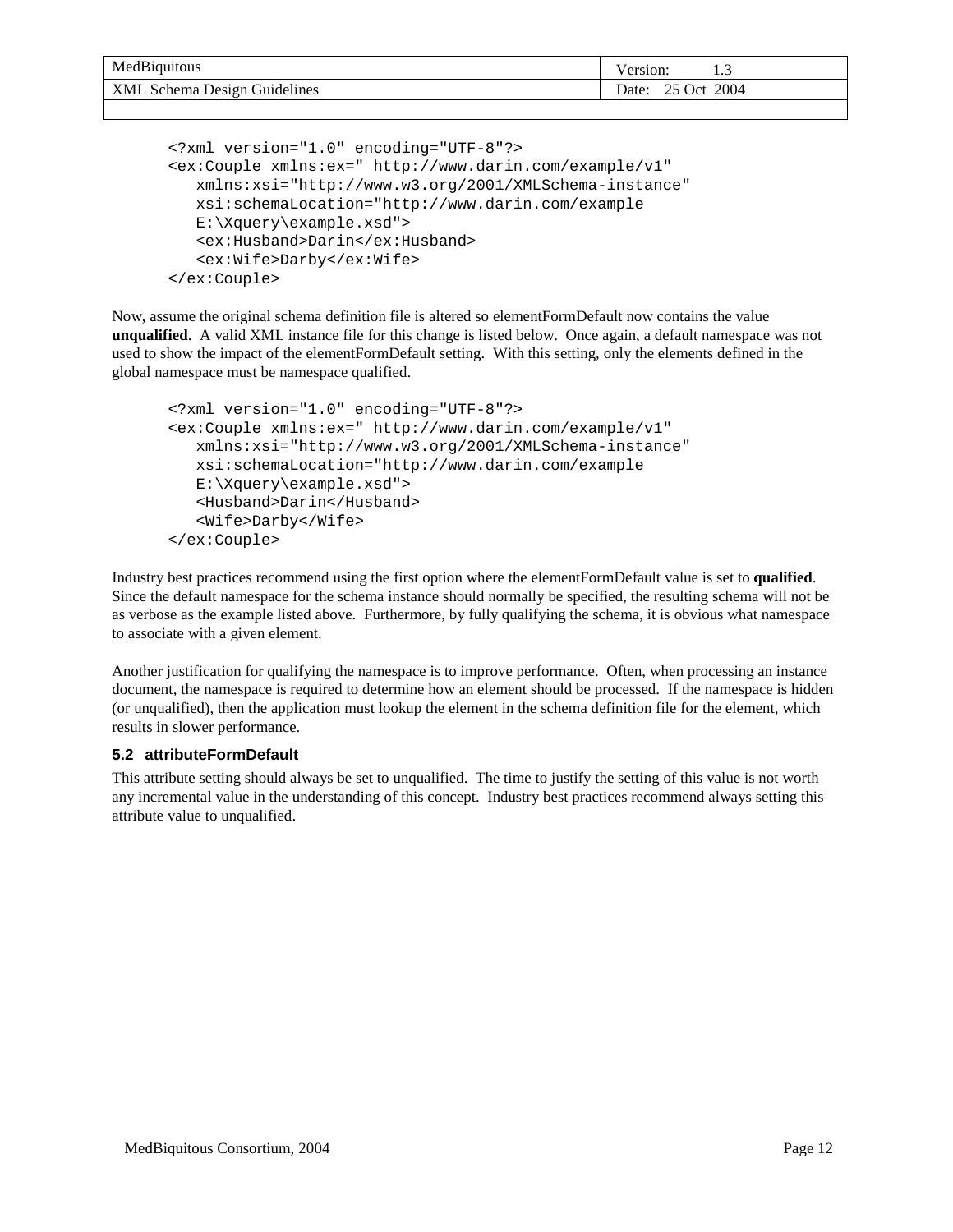<span id="page-12-0"></span>

| MedBiquitous                    | ersion:<br>ر. 1            |
|---------------------------------|----------------------------|
| Schema Design Guidelines<br>XML | 2004<br>Oct<br>າເ<br>Date: |
|                                 |                            |

# **6. Elements and Attributes**

The following guidelines relate to elements and attributes within XML Schema definition files.

### **6.1 Naming Conventions**

Naming conventions are based on the XML tagging guidelines from the Open Travel Association Group (OTA) [\(http://www.opentravel.org/\)](http://www.opentravel.org/) and from the ebXML [\(http://www.oasis-open.org/\).](http://www.oasis-open.org/)

A key part of the XML grammar is consistent naming conventions for tags that represent the infrastructure and business-related elements. Tag name writers MUST follow these rules unless business requirements require other naming conventions.

| <postalcode><br/>Elements and types should be defined</postalcode>                                                                                                                                                                                                                                                                                                                                                                                                                                              |
|-----------------------------------------------------------------------------------------------------------------------------------------------------------------------------------------------------------------------------------------------------------------------------------------------------------------------------------------------------------------------------------------------------------------------------------------------------------------------------------------------------------------|
|                                                                                                                                                                                                                                                                                                                                                                                                                                                                                                                 |
| Attributes should be defined using lower<br><degree< td=""></degree<>                                                                                                                                                                                                                                                                                                                                                                                                                                           |
|                                                                                                                                                                                                                                                                                                                                                                                                                                                                                                                 |
| Acronyms are discouraged, but where<br><userid></userid>                                                                                                                                                                                                                                                                                                                                                                                                                                                        |
| NOT allowed:<br>Illegal characters cannot be used (e.g.:                                                                                                                                                                                                                                                                                                                                                                                                                                                        |
|                                                                                                                                                                                                                                                                                                                                                                                                                                                                                                                 |
| Allowed:<br>limited to letters and underscores.                                                                                                                                                                                                                                                                                                                                                                                                                                                                 |
|                                                                                                                                                                                                                                                                                                                                                                                                                                                                                                                 |
| Use the similar tag names with elements in<br><contactaddress></contactaddress>                                                                                                                                                                                                                                                                                                                                                                                                                                 |
|                                                                                                                                                                                                                                                                                                                                                                                                                                                                                                                 |
|                                                                                                                                                                                                                                                                                                                                                                                                                                                                                                                 |
| <creditcards><br/>Use plural tag names only for collections.</creditcards>                                                                                                                                                                                                                                                                                                                                                                                                                                      |
|                                                                                                                                                                                                                                                                                                                                                                                                                                                                                                                 |
| Element and attribute name size have no<br><customerrelationshipinformation></customerrelationshipinformation>                                                                                                                                                                                                                                                                                                                                                                                                  |
|                                                                                                                                                                                                                                                                                                                                                                                                                                                                                                                 |
| Element and attribute names should<br><startdate></startdate>                                                                                                                                                                                                                                                                                                                                                                                                                                                   |
|                                                                                                                                                                                                                                                                                                                                                                                                                                                                                                                 |
|                                                                                                                                                                                                                                                                                                                                                                                                                                                                                                                 |
|                                                                                                                                                                                                                                                                                                                                                                                                                                                                                                                 |
|                                                                                                                                                                                                                                                                                                                                                                                                                                                                                                                 |
| discipline="Chemistry"><br>forward slash, etc.). Recommended<br><date time=""><br/>characters in a tag name are basically<br/><datetime><br/><homeaddress><br/><workaddress><br/><creditcard><br/>limitation. The names must be meaningful.<br/>incorporate suffixes from the proposed list<br/><billedamount><br/>of representation types (adapted from<br/>ebXML) when appropriate. See the Tag<br/>Suffixes table for the proposed</billedamount></creditcard></workaddress></homeaddress></datetime></date> |

### Naming Conventions

#### Tag Suffixes

| <b>Representation Type</b> | <b>Description</b>                                                                                                                                                   |
|----------------------------|----------------------------------------------------------------------------------------------------------------------------------------------------------------------|
| Amount                     | A number of monetary units specified in a currency where the unit of currency is<br>explicit or it may be implied.                                                   |
| Code                       | A character string that represents a member of a set of values.                                                                                                      |
| Boolean                    | An enumerated list of two, and only two, values which indicates a Condition<br>such as on/off; true/false etc. (It was the general consensus to use 'Flag' as a term |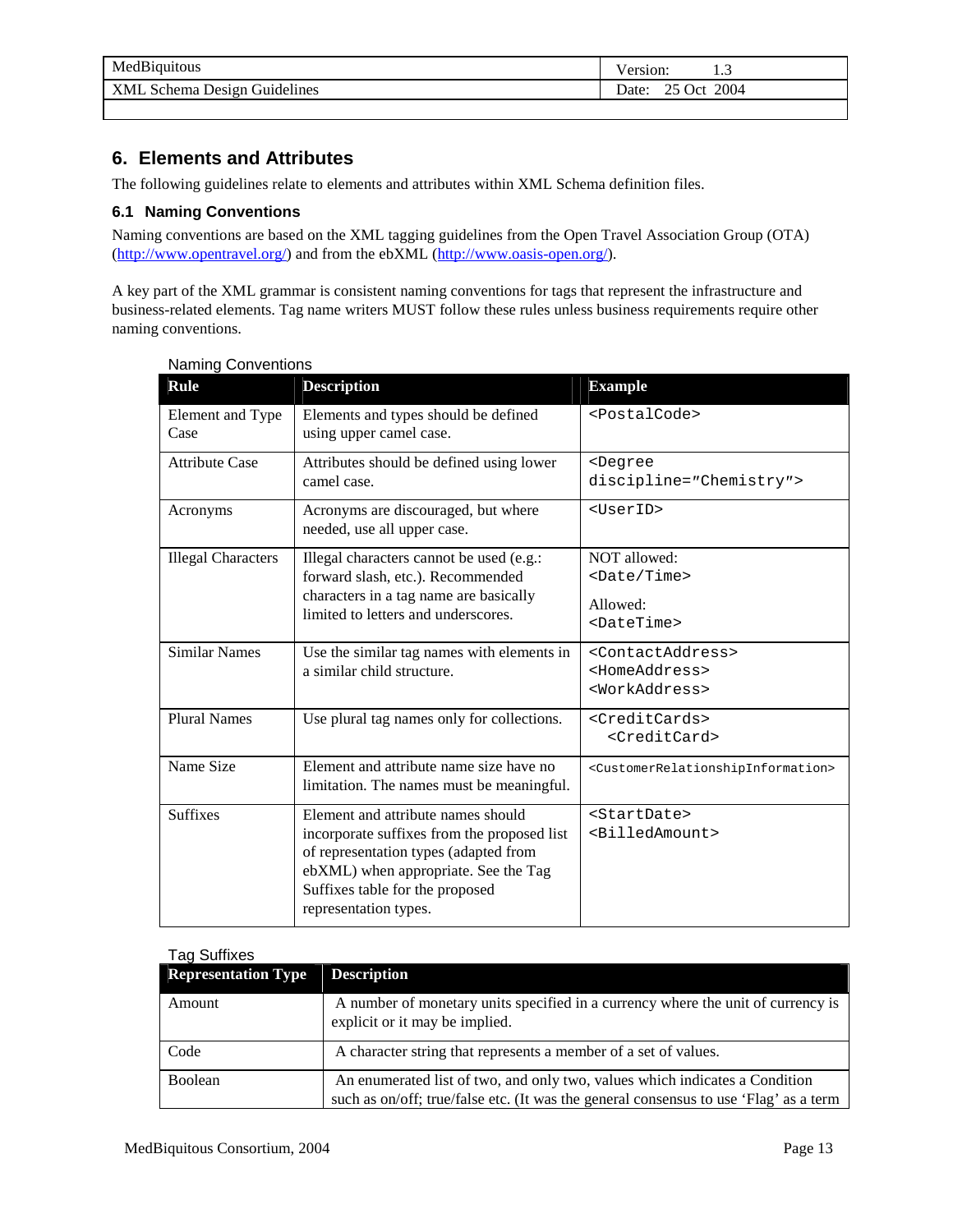<span id="page-13-0"></span>

| MedBiquitous  | ersion.<br> |
|---------------|-------------|
| XML           | 2004        |
| Guidelines    | . Jet       |
| Schema Design | Date:       |

| <b>Representation Type</b> | <b>Description</b>                                                                                                                                                                     |
|----------------------------|----------------------------------------------------------------------------------------------------------------------------------------------------------------------------------------|
|                            | to indicate a Boolean value.)                                                                                                                                                          |
| Date                       | A day within a particular calendar year. Note: Reference ISO 8601.                                                                                                                     |
| Time                       | The time within any day in public use locally, independent of a particular day.<br>Reference ISO 8601:1988.                                                                            |
| <b>DateTime</b>            | A particular point in the progression of time. Note: This may incorporate<br>dependent on the level of precision, the concept of date.                                                 |
| Identifier                 | (standard abbreviation ID, meaning a unique identifier) A character string used<br>to identify and distinguish uniquely, one instance of an object within an<br>identification scheme. |
| Name                       | A word or phrase that constitutes the distinctive designation of a person, object,<br>place, event, concept etc.                                                                       |
| Quantity                   | A number of non-monetary units. It is normally associated with a unit of<br>measure.                                                                                                   |
| Number                     | A numeric value which is often used to imply a sequence or a member of a<br>series.                                                                                                    |
| Rate                       | A ratio of two measures.                                                                                                                                                               |
| Text                       | A character string generally in the form of words.                                                                                                                                     |
| Measure                    | A numeric value that is always associated with a unit of measure.                                                                                                                      |

### **6.2 Usage**

 $\overline{a}$ 

In general, use elements for data that will be produced or consumed by an application and attributes for metadata. A good rule of thumb is to use elements for *nouns* and attributes for *adjectives*. In the early days of Web services, there was a push to avoid attributes in schema definitions of messaging interfaces because of SOAP encoding issues. However, MedBiquitous has adopted a literal encoding  $4$  approach (doc-literal) that alleviates this issue.

### **6.3 Global and Local**

With the adoption of the Venetian Blind design pattern, only the root element should be defined in the global namespace. All other elements should be defined in the local namespace and use named types that are defined in the global namespace. Since attributes are associated with an element, they should normally be defined locally within the context of the element.

<sup>4</sup> Literal encoding is also endorsed by Web Services Interoperability (WS-I).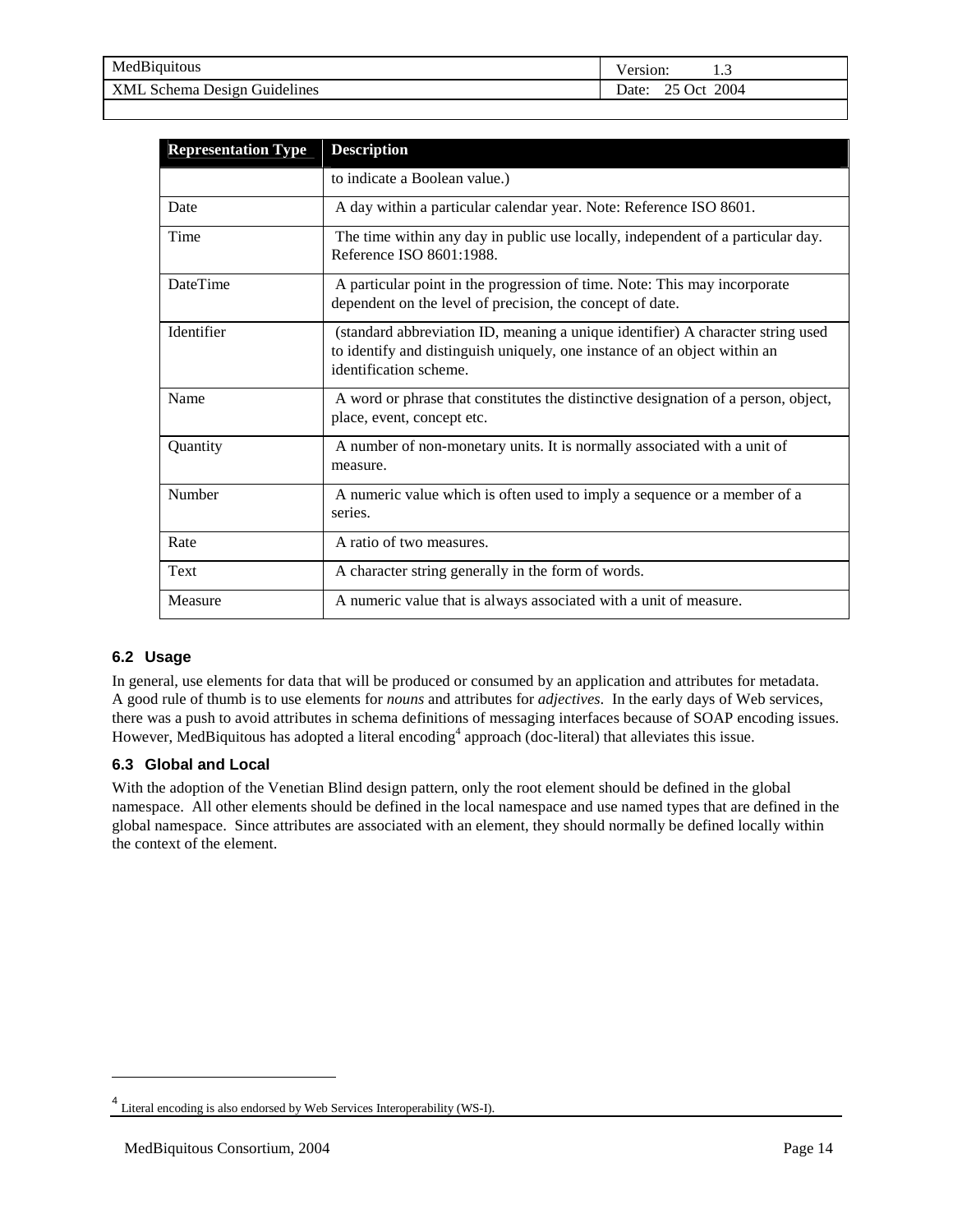<span id="page-14-0"></span>

| MedBiquitous                           | ersion:<br>1.J          |
|----------------------------------------|-------------------------|
| Guidelines<br><b>XML Schema Design</b> | 2004<br>25 Oct<br>Date: |

# **7. Types**

The following guidelines relate to simple and complex types within XML Schema definition files. As a general rule, types should always be defined in the global namespace and then used by the local elements. This approach supports the Venetian Blind design strategy. Consequently, named types should be used instead of anonymous types.

### **7.1 Simple Types**

When appropriate, simple data types defined in the XML Schema data model should be used (and potentially restricted or extended) rather than creating a user defined complex data type. Restriction of a simple type reduces the possible values of the type while extension allows one to create a complex type with simple content that has attributes.

Example:

If a date value is needed, use

```
<xsd:element name="Date" type="xsd:date"/>
```
instead of

```
<xsd:complexType name="Date"> 
    <xsd:sequence> 
       <xsd:element name="Month" type="xsd:integer"/> 
       <xsd:element name="Day" type="xsd:integer"/> 
       <xsd:element name="Year" type="xsd:integer"/> 
    </xsd:sequence> 
</xsd:complexType>
```
The correct simple type defined in the XML Schema data model should also be used.

Example:

If a date value is needed, use

<xsd:element name="Date" type="xsd:date"/>

instead of

<xsd:element name="Date" type="xsd:string"/>

### **7.2 Complex Types**

Complex types should be extended but not restricted. Extension involves adding extra attributes or elements to a derived type. Derivation by restriction of complex types should be avoided because the WXS specification is complex in this area and implementations are error prone.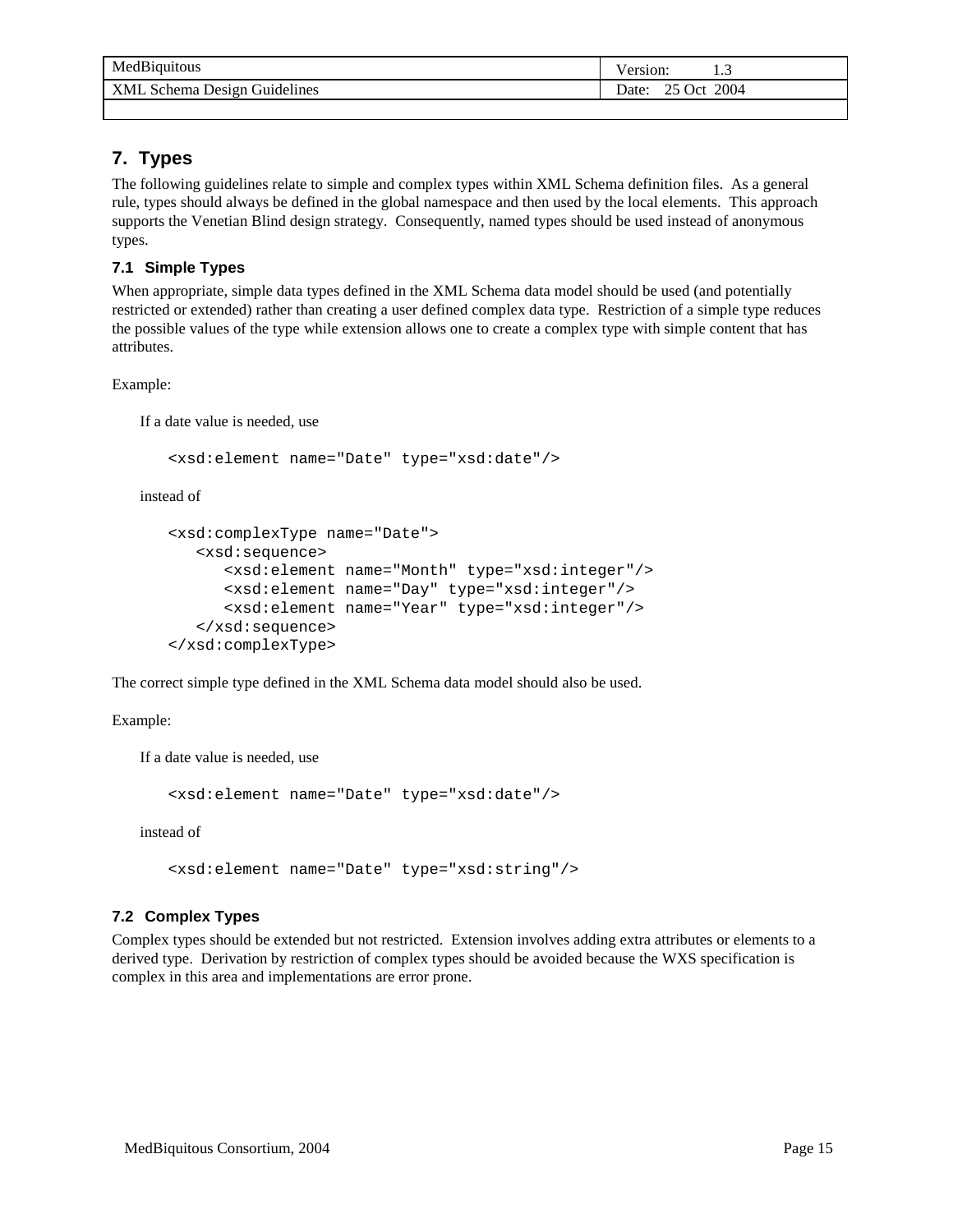<span id="page-15-0"></span>

| MedBiquitous                        | 'ersion:<br>ر. .              |
|-------------------------------------|-------------------------------|
| <b>XML Schema Design Guidelines</b> | 2004<br>25 Oct<br><b>Date</b> |

Example:

### Base Type

```
<xsd:complexType name="BaseAddress"> 
     <xsd:sequence> 
         <xsd:element name="State" type="xsd:string"/> 
     </xsd:sequence> 
</xsd:complexType>
```
### Derived Type

```
<xsd:complexType name="NewAddress"> 
     <xsd:extension base="BaseAddress"> 
         <xsd:sequence> 
              <xsd:element name="City" type="xsd:string"/> 
         </xsd:sequence> 
     </xsd:extension> 
</xsd:complexType>
```
### **7.3 Naming Conventions**

Both complex and simple types should be defined using upper camel case.

Example:

```
<xsd:simpleType name="Wife"> 
    <xsd:restriction base="xsd:string"> 
       <xsd:minLength value="1"/> 
    </xsd:restriction> 
</xsd:simpleType>
```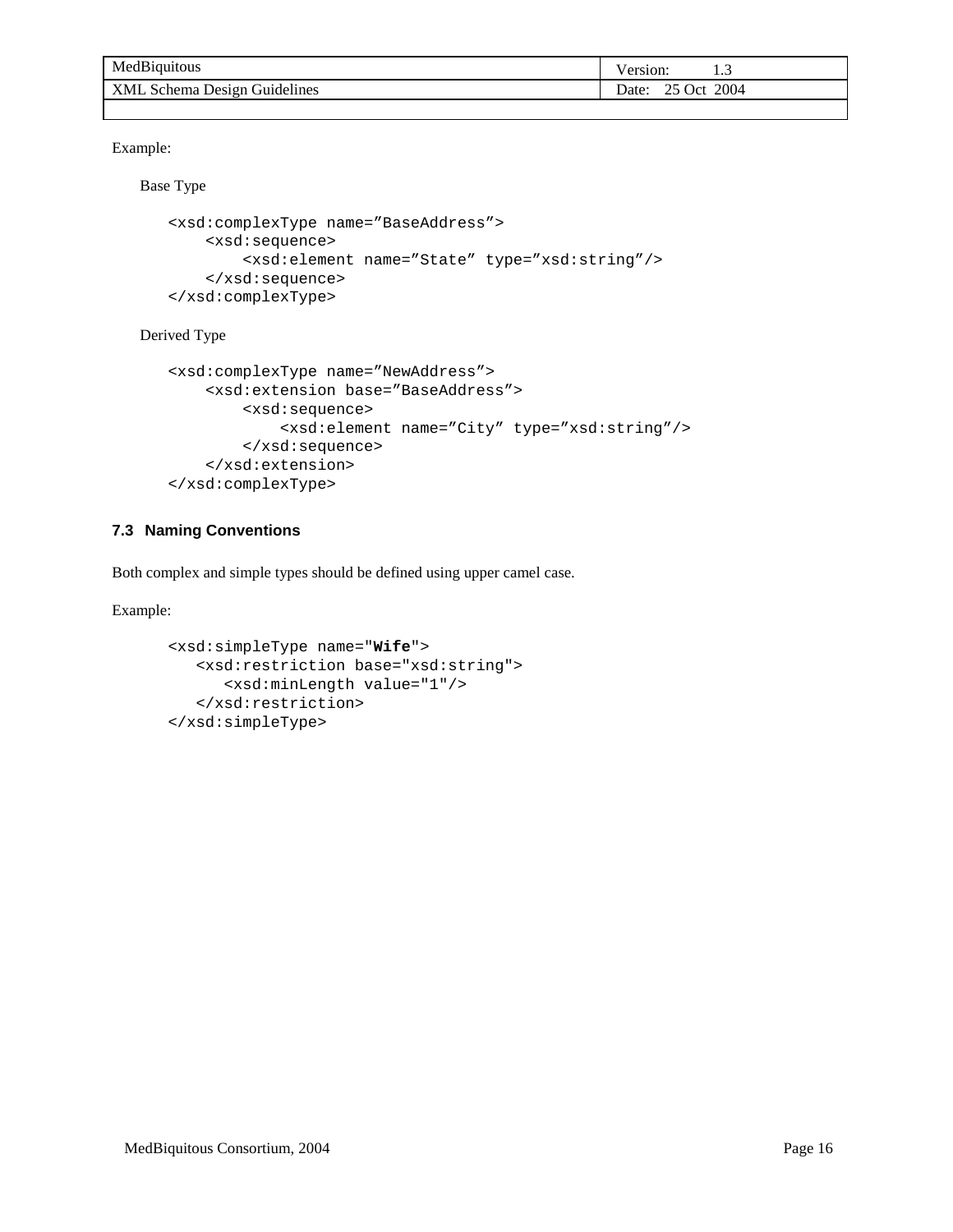<span id="page-16-0"></span>

| MedBiquitous                              | ersion:<br>ل د ل     |
|-------------------------------------------|----------------------|
| <b>T.</b> Schema Design Guidelines<br>XML | 2004<br>Oct<br>Date: |

# **8. Extensibility Points**

MedBiquitous schemas may include an extensibility points to allow members to address situations where the standard format is insufficient to meet some special need. This is done using the XML Schema element xsd:any, that allows any element to be included. XML Schema design language provides up to five extension mechanisms. Wildcard extensions are the only approach where an extended instance document is valid against the original schema definition, and a core reason why this approach is recommended.

Working groups may choose whether to include a single point of extensibility or to allow extensibility at multiple points in the schema. Where to put extensibility points is highly dependent on the domain being modeled by the schema and the final decisions will have to be made by the experts in the working group. A few simple guidelines should be followed when making these decisions.

- 1. Schemas or sections of schemas that define well-established or fundamental content need not contain extensibility points.
- 2. Schemas or sections of schemas that attempt to codify a new or dynamic area of content should use extensibility points throughout.
- 3. If a schema is generally modeling stable, well-understood content, but some flexibility is desired for unforeseen cases, a single extensibility point can be defined.
- 4. Only elements from a namespace different from the document namespace should be allowed in the extension. This restriction is specified in XML Schema as:

<xsd:any namespace="##other"/>

A namespace constraint set to ##other avoids content collision and non-deterministic content models.

MedBiquitous also defines guidelines concerning how extension points should be used.

- 1. A extension should not repackage or subset existing information in the XML document. The extensions should be additional information added to the content model of the element being extended.
- 2. It is appropriate to require that the extensions be understood by a particular partner with which the extended instance documents will be exchanged. However, if the document is sent to a general MedBiquitous member with which no special agreements are in place (one that has no knowledge of the extension) the receiver must not be expected to process the extensions.

MedBiquitous encourages members that extend the formal schemas to engage in review of such extensions within the MedBiquitous working groups after the extensions have been exercised in production for potential inclusion into the formal specifications if the workgroup sees fit to do so.